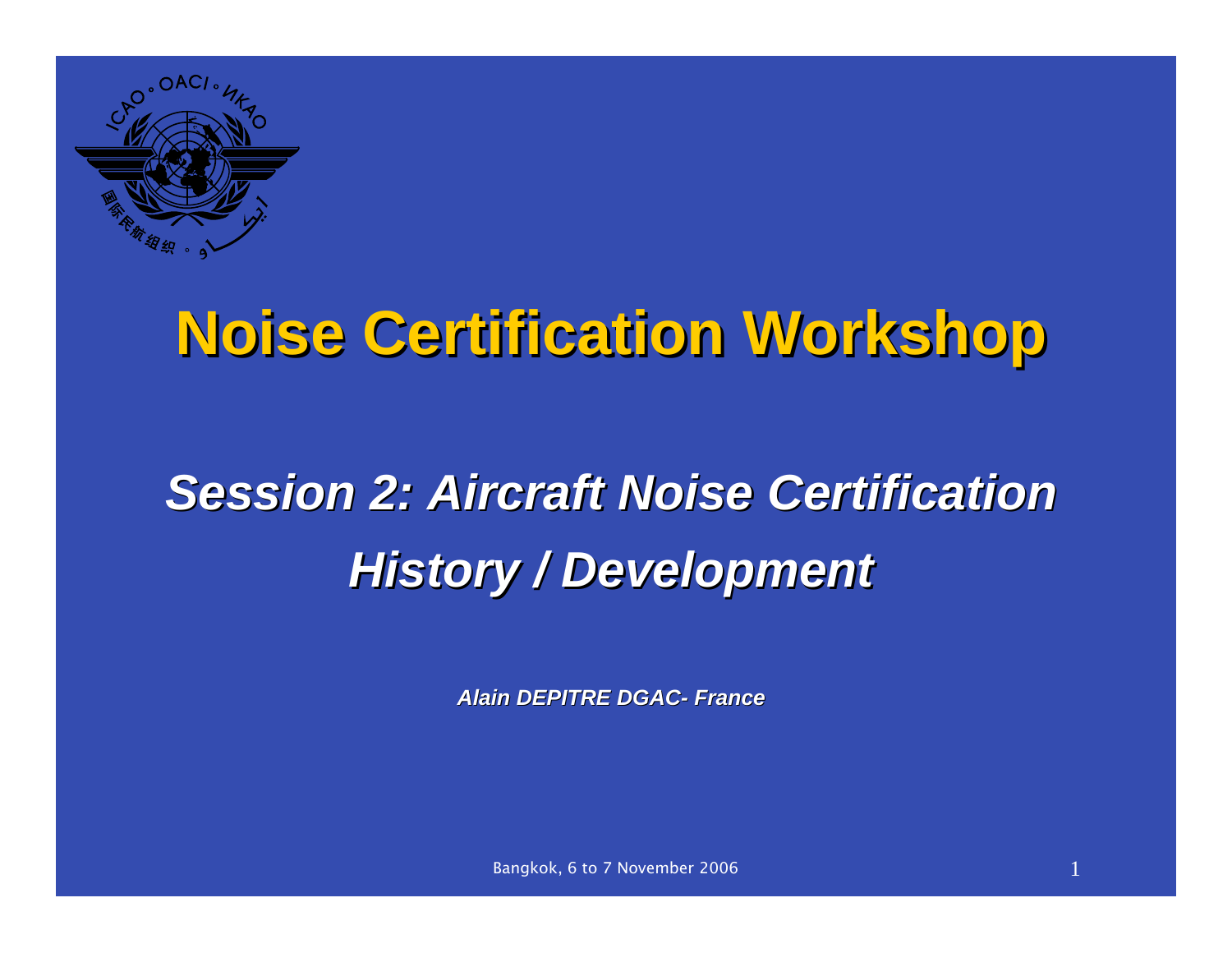#### AIRCRAFT NOISE CERTIFICATION HISTORY / DEVELOPMENT

**ICAO Noise Certification Historic / Standards Development Cother Noise Certification Standards Difficulties for Aircraft Noise Certification Improvement of current situation**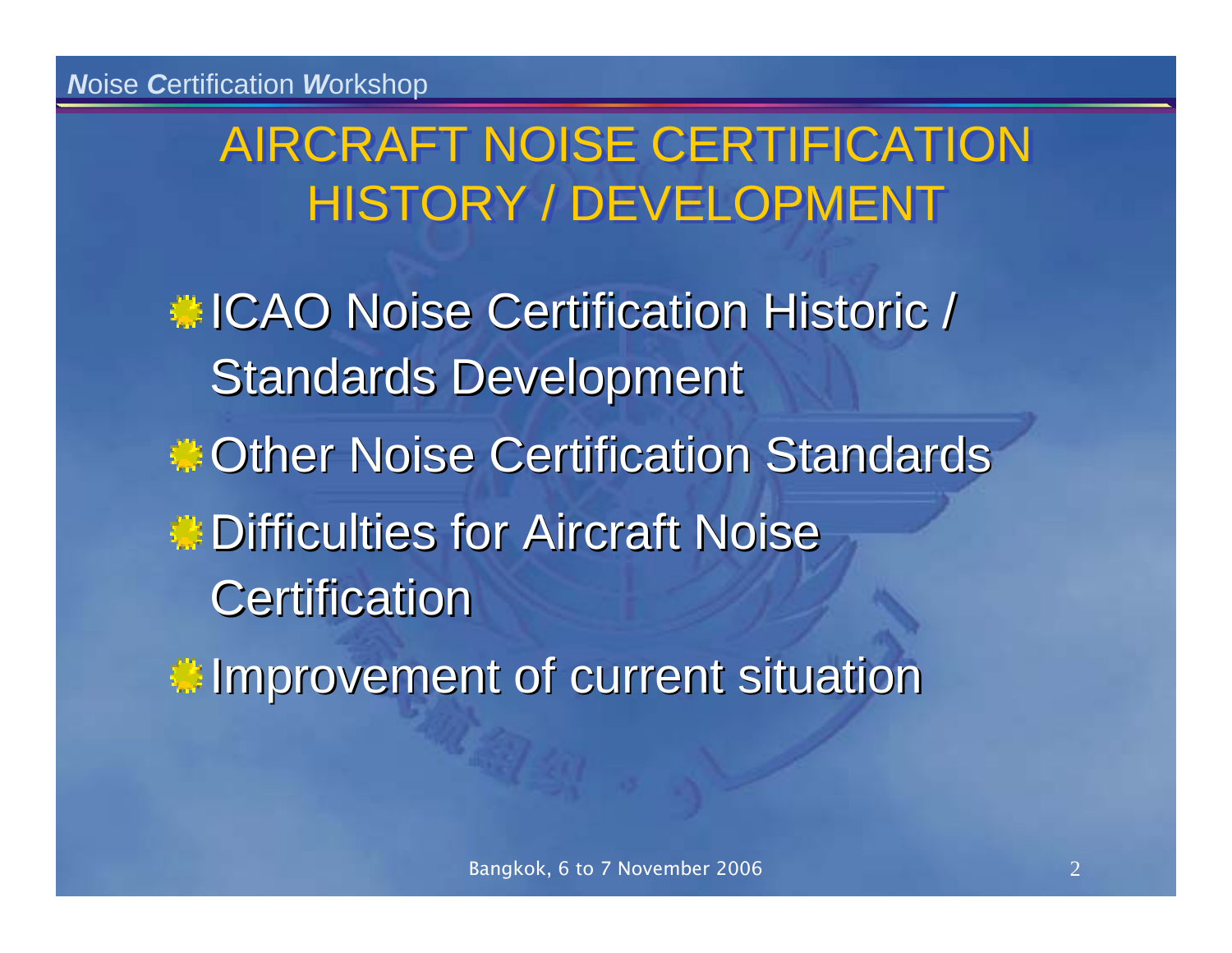## **Standards developments**

**Public reaction to jet noise aircraft started Public reaction to jet noise aircraft started** during years 1960 - 1965 Resolution of sixteenth session of the Assembly, Buenos Aires, Sept 1968 Special meeting in Montreal, Dec 1969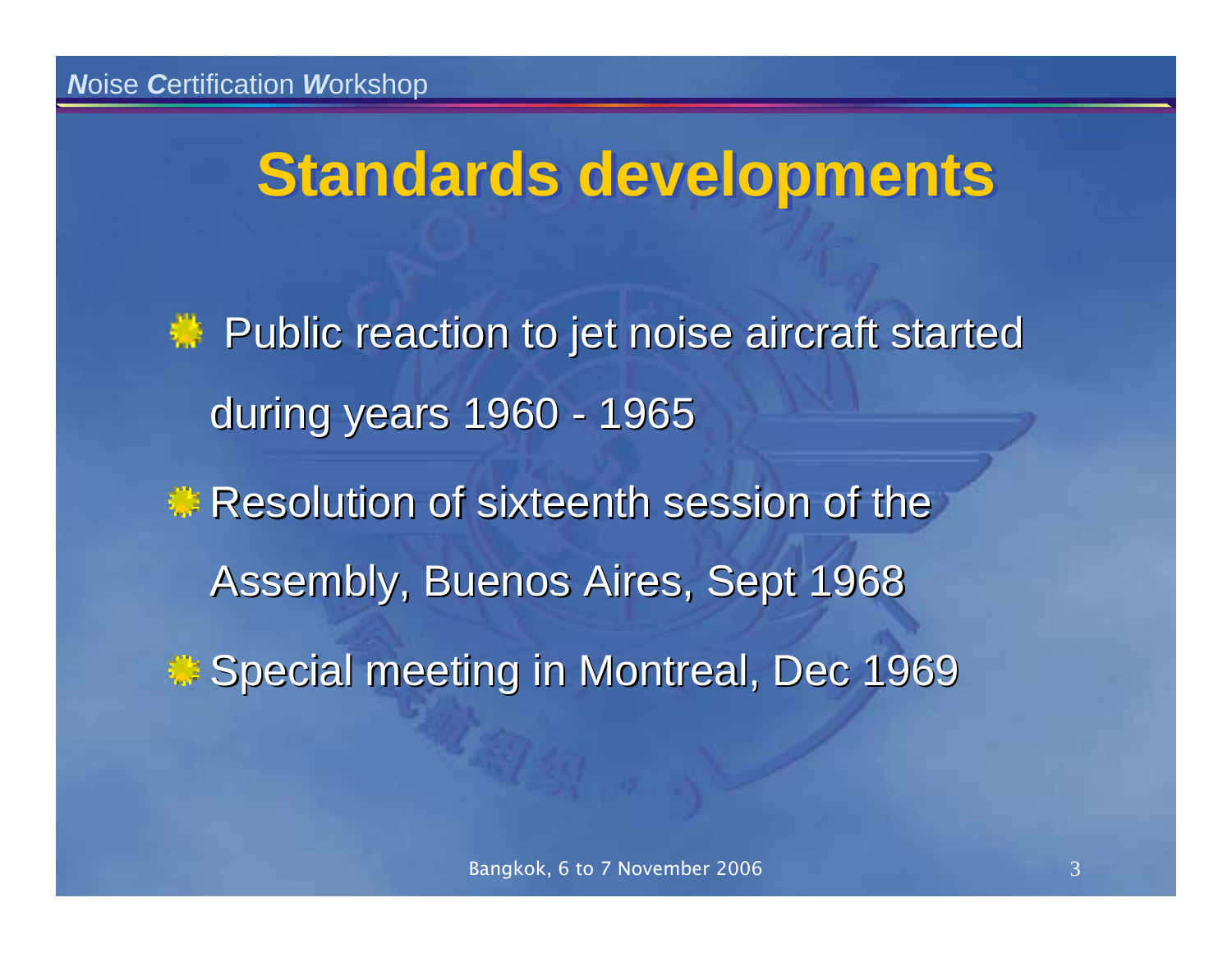## **Standards Developments Standards Developments**

**EXECUTE:** Draft international Standards and Recommended Practices / Consultation of Recommended Practices / Consultation of States / Council / Annex 16 (1 st Edition) adopted 2 April 1971 (Chapter 2) **The ICAO Annex 16 (1st edition) was** applicable on 6 January 1972 applicable on 6 January 1972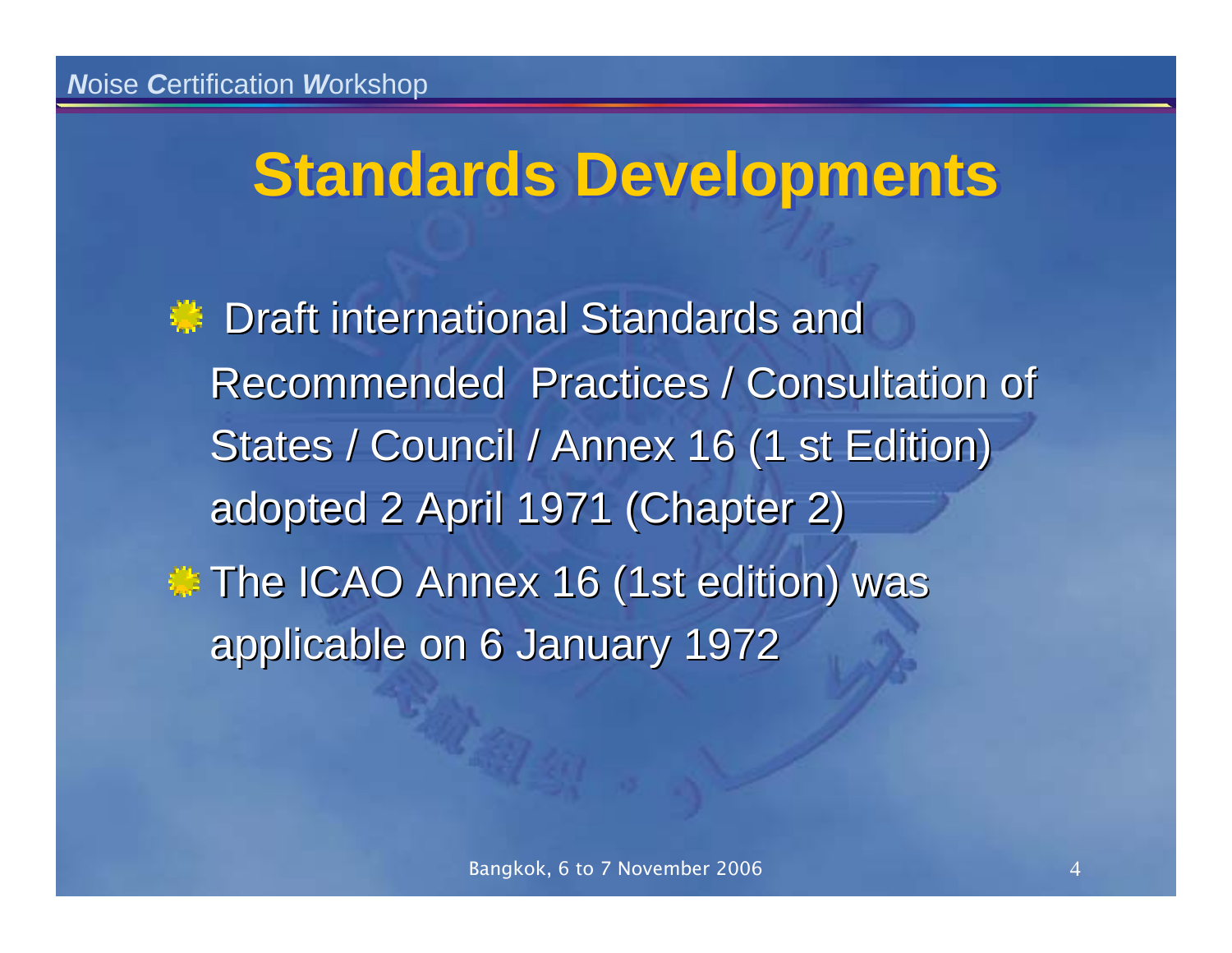## **Standards Developments Standards Developments**

- During the same period : FAR Part 36 . Technical differences with Annex 16.
- **First application on new subsonic aeroplanes with a** MTOW > 34 t except PW JT3D (1st December 1969)
- Application to all aeroplanes with MTOW > 34t (1st December 1973)
- Application to all aeroplanes (31 December 1974)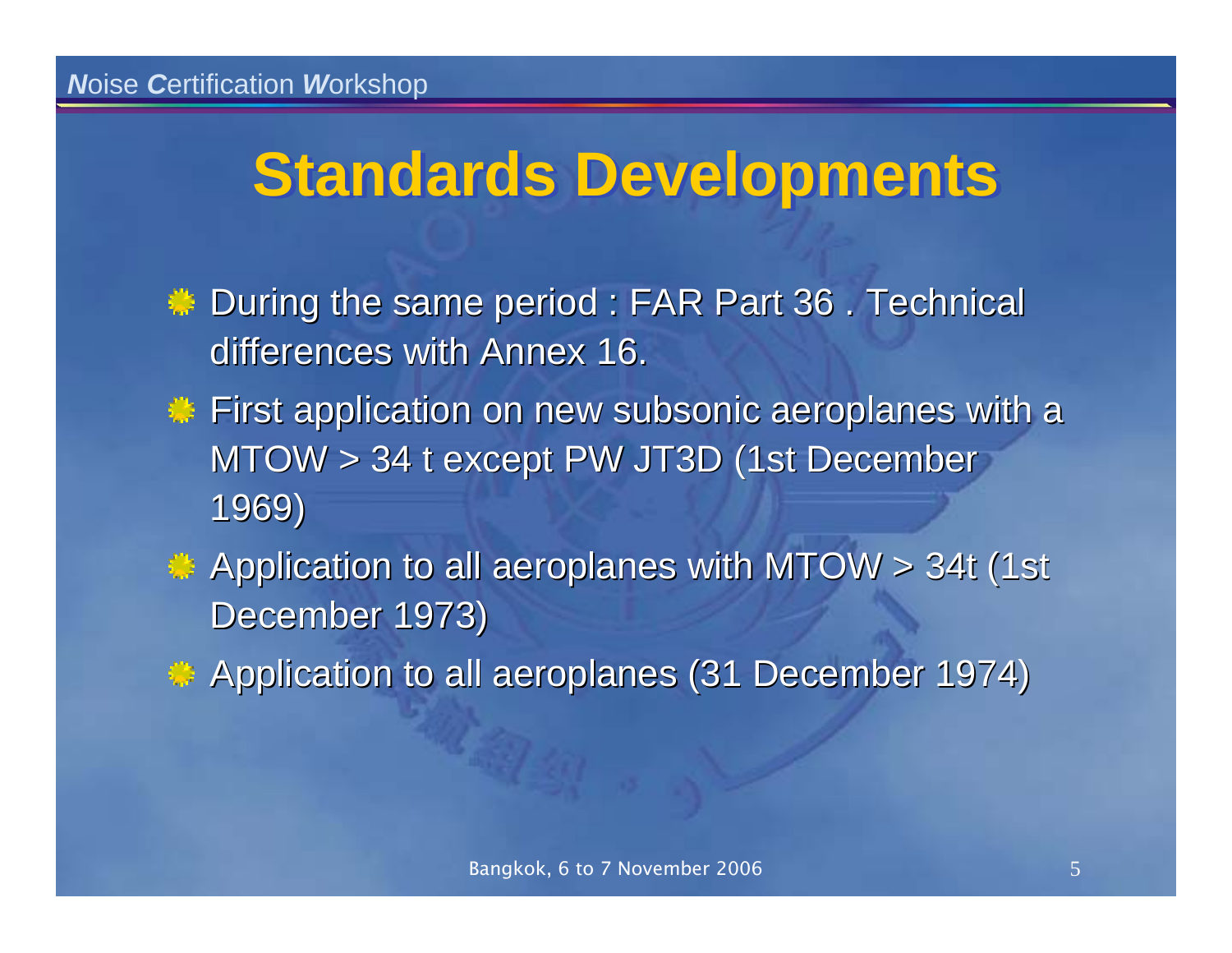## **ICAO Standards ICAO Standards**

**A** Period for application  $\triangleright$  Jets different dates referring to engine bypass ratio  $\sim$ 1972/Chapt 2 ¾light propeller aeroplanes 1975/Chapt 6 light propeller aeroplanes 1975/Chapt 6 ¾Heavy propeller aeroplanes 1977/Chapt 5 Heavy propeller aeroplanes 1977/Chapt 5 ¾Jets - Increase of stringency 1977/Chapt 3 Increase of stringency 1977/Chapt 3 ¾Helicopters Helicopters 1981/Chapt 8 1981/Chapt 8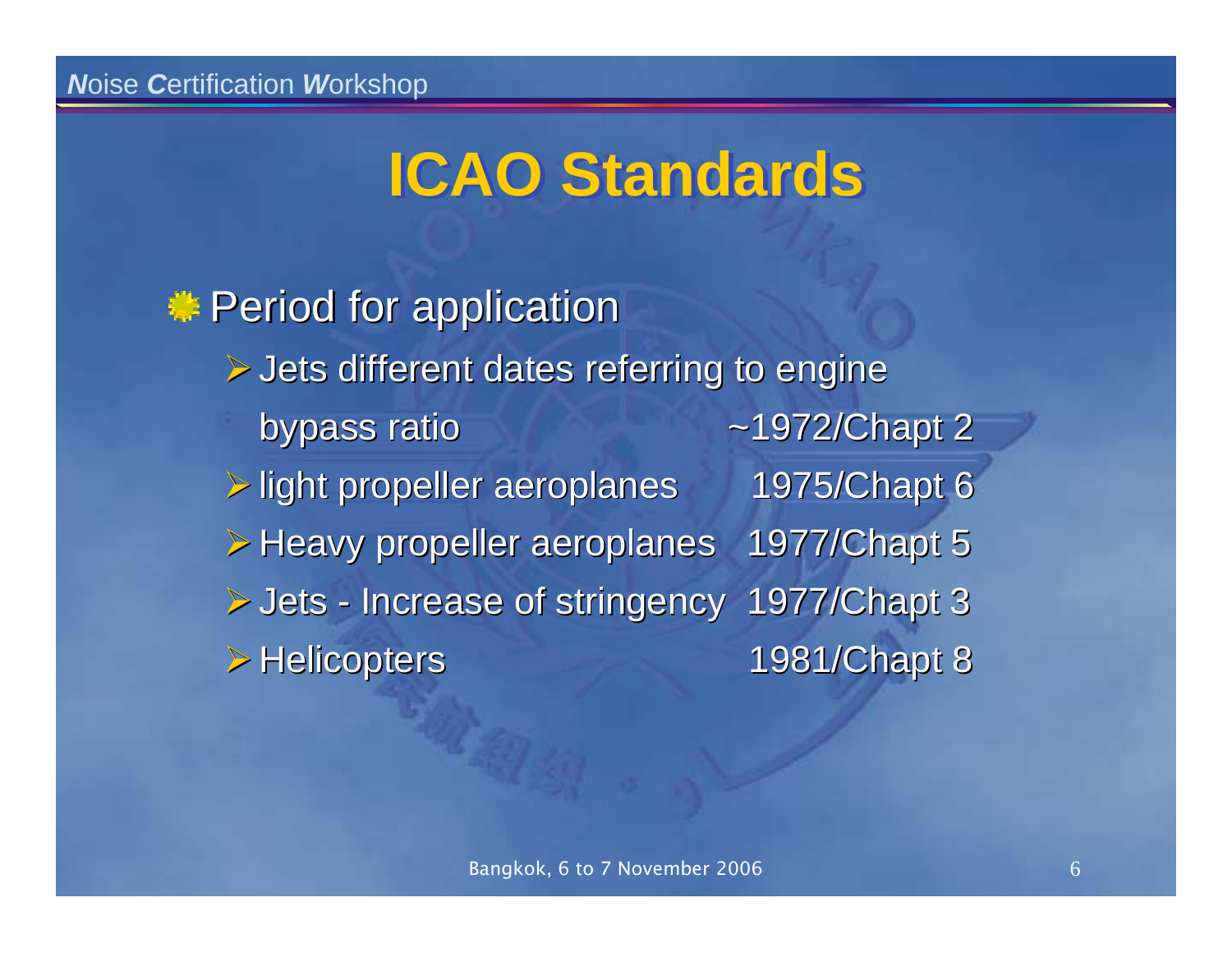## **ICAO Standards ICAO Standards**

 $\triangleright$  Relaxation of noise limits for helicopters 1985/Chapt 8 1985/Chapt 8 ¾Light propeller aeroplanes 1988/Chapt 10 Light propeller aeroplanes 1988/Chapt 10 ¾New chapter for light helicopters 1993/Chapt 11 New chapter for light helicopters 1993/Chapt 11  $\triangleright$  Harmonisation with FARs 1999  $\triangleright$  Increase of stringency for light propeller aeroplanes aeroplanes 1999/Chapt 10 1999/Chapt 10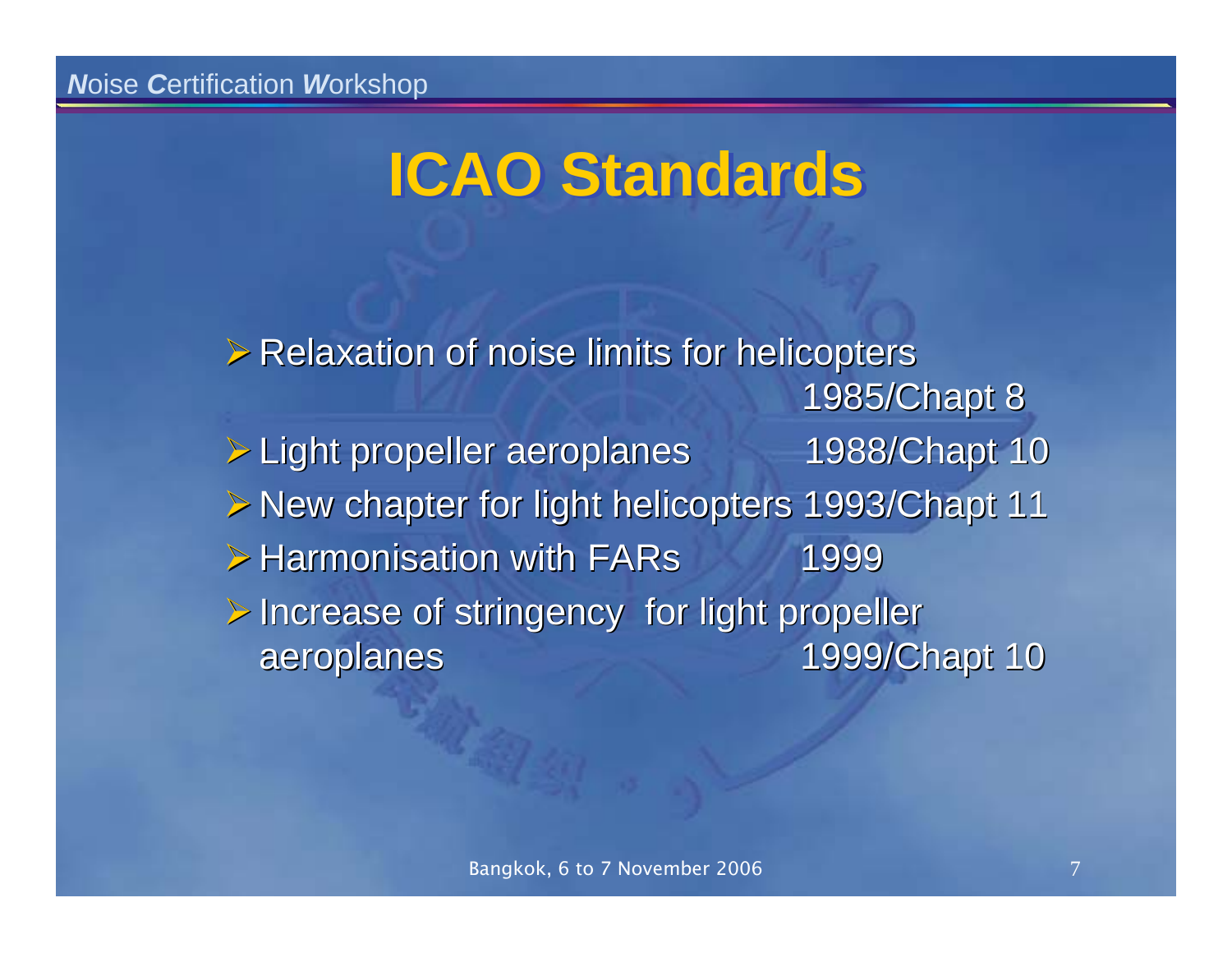## **ICAO Standards ICAO Standards**

 $\triangleright$  Increase of stringency for helicopters 2002/Chapt 8 and 11  $\triangleright$  Increase of stringency for heavy aeroplanes 2001 for 2006/Chapt 4  $\triangleright$  Guidance material on tilt-rotor aircraft noise certification certification 2001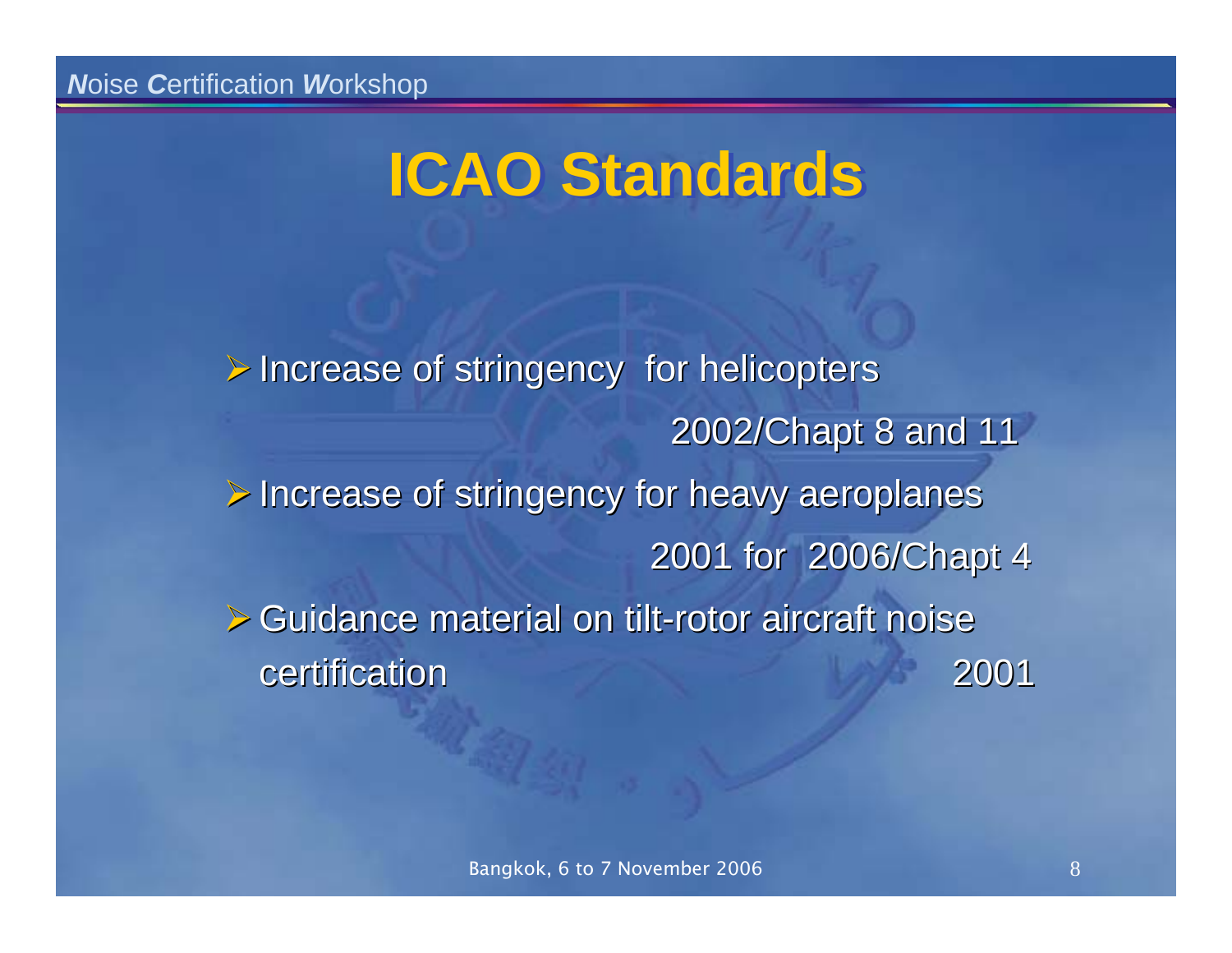## **Annex 16 stringency steps Annex 16 stringency steps Heavy aeroplanes Heavy aeroplanes**

#### **● 1971 Chapter 2**

Derived versions 1981  $\sim 6$  dB

#### **1977 Chapter 3**

for light aeroplanes  $\sim$  16 dB

for heavy aeroplanes  $\sim$  10 dB

2006 Chapter 4

10 dB referring to Chapt 3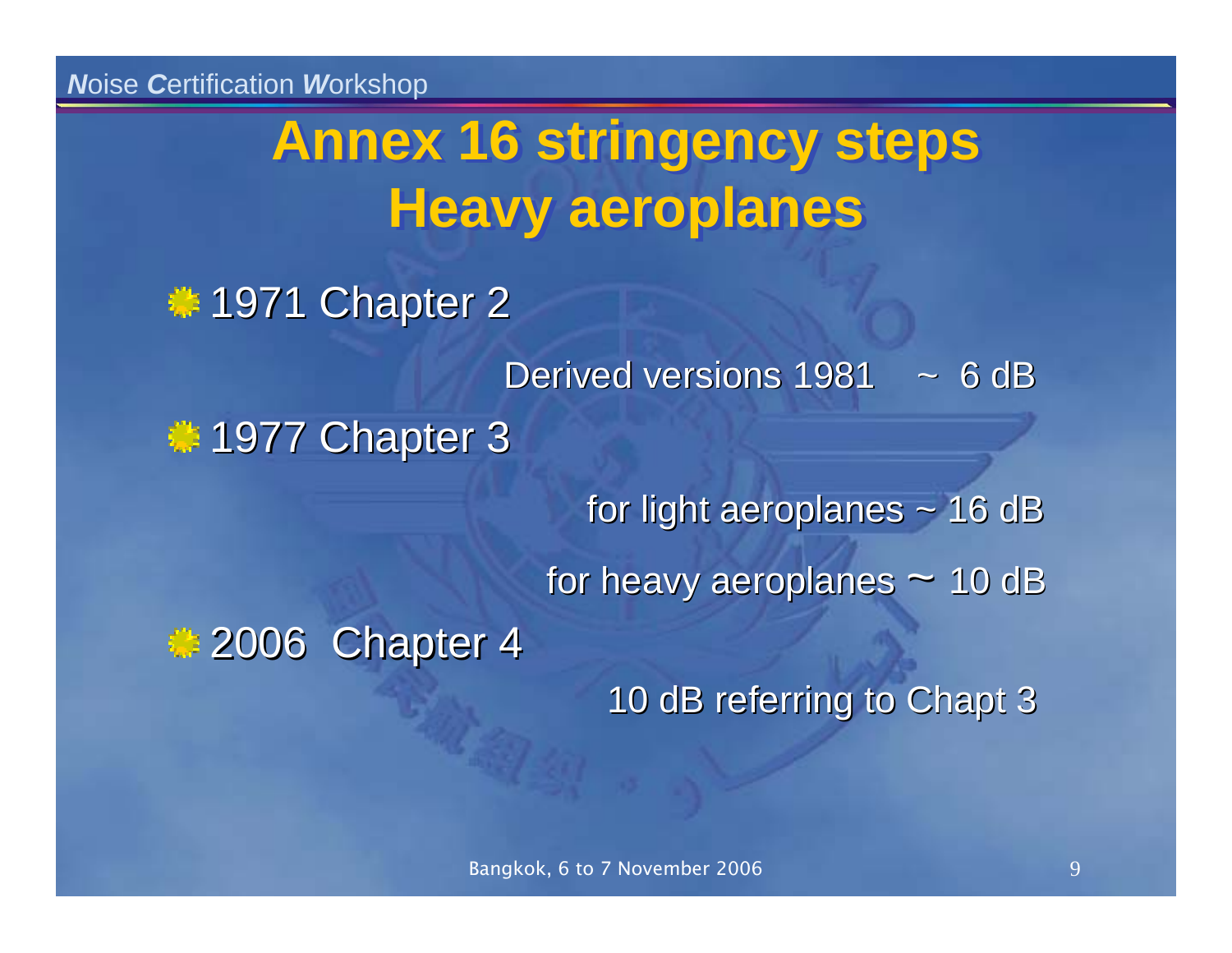### **Annex 16 increase of stringency Annex 16 increase of stringency**

¾Light aeroplanes (single engine): Light aeroplanes (single engine): 6 dB for lights and 3 dB for heavy No increase for light twins **EHelicopters: (Chapter 8)** 3 dB for take off, 4 dB for overflight and 1 dB for approach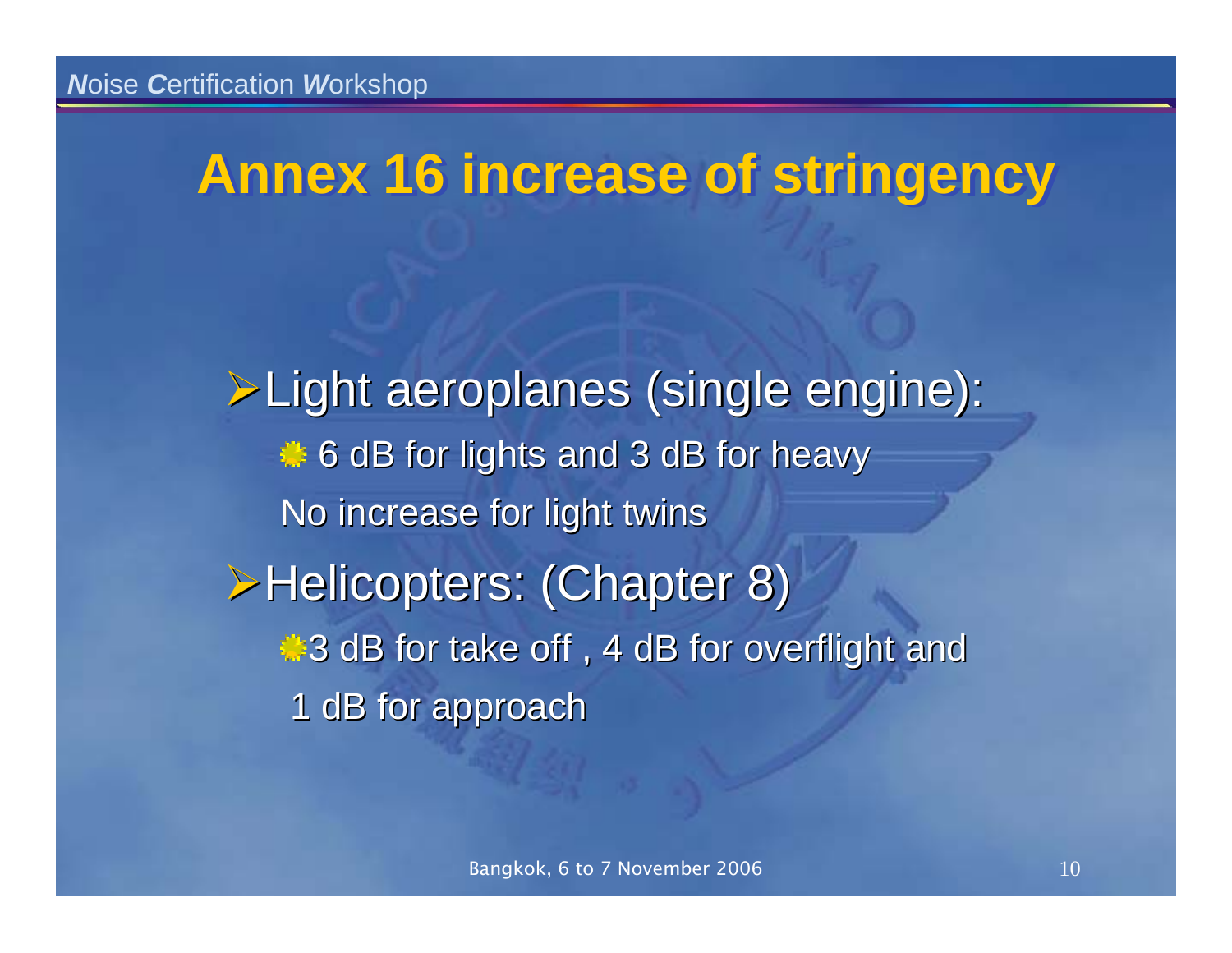## **Current standards for noise Current standards for noise certificationcertification**

● ICAO Annex 16. **EXAR Part 36 (USA) ~ harmonised with the** Annex 16  $\therefore$  JAR 36 (JAA) = Annex 16  $CS$  36 (EASA) = Annex 16 **AP 36 (Russia) ~ old FAR Part 36,but new** certifications with Annex 16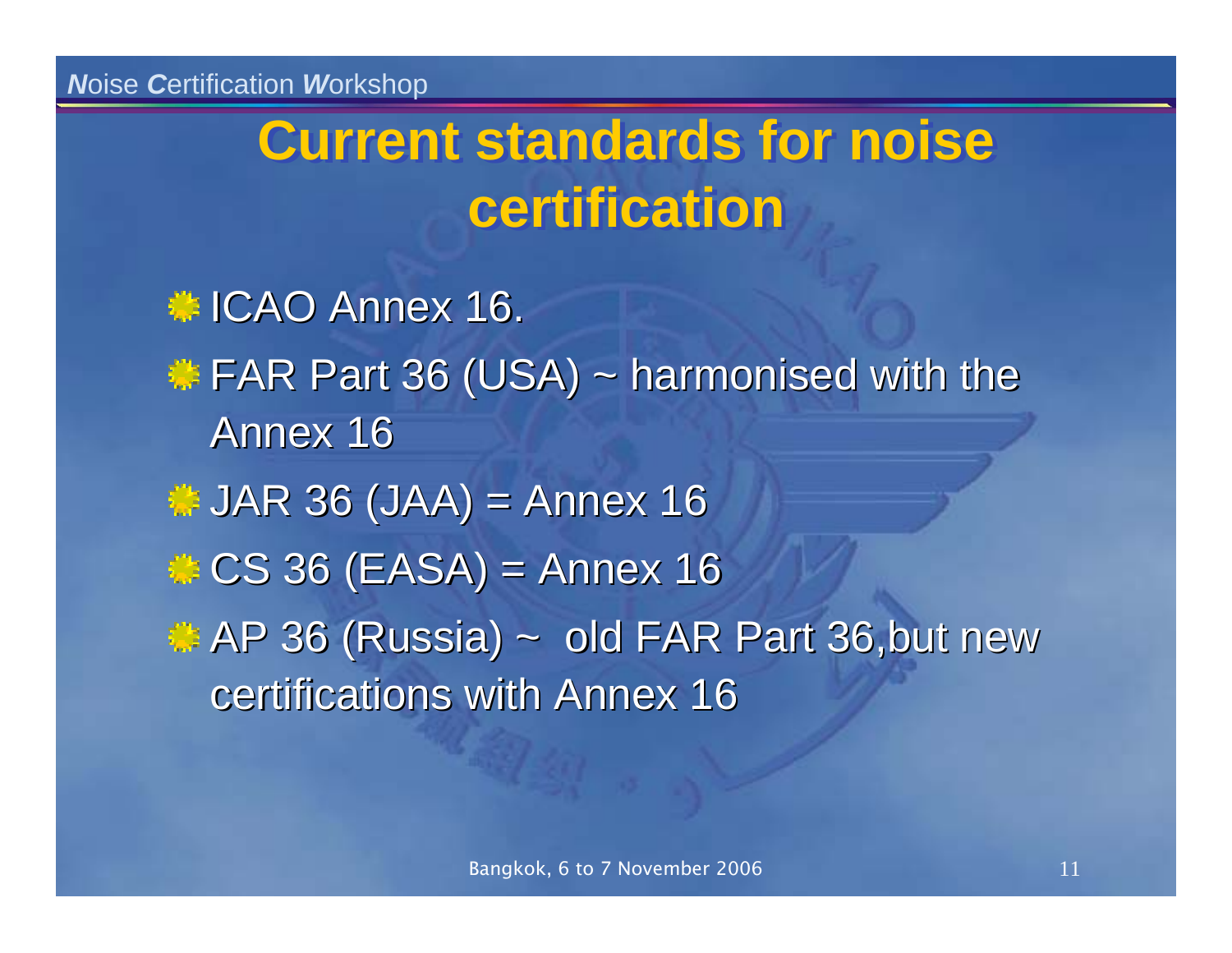## **Status for noise certification Status for noise certification**

**Harmonisation of different standards,** good level of stringency. All things are ok in the best of worlds?  $\bullet$  NO, due to complexity of rules, practices, equivalencies, different interpretation of rule, big difficulties specially for heavy aeroplanes.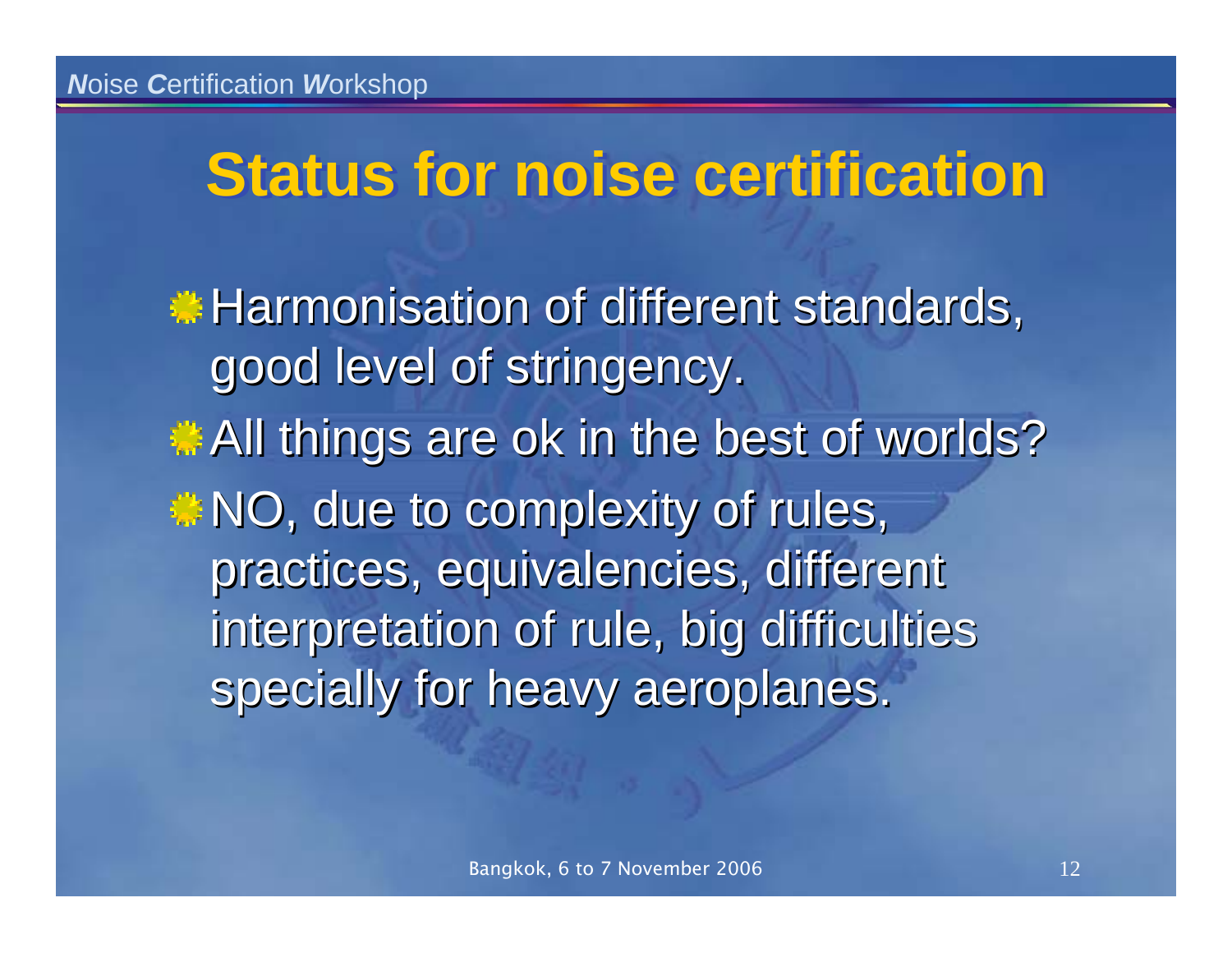### **Difficulties for noise certification Difficulties for noise certification**

- Demonstration procedures described in Demonstration procedures described in Chapter 3, Appendix 2, not necessary applied, but use of equivalent procedures.
- **Development of the Environmental Technical ®** Manual.
- Aircraft more and more complex regarding Aircraft more and more complex regarding noise sources.
- $\bullet$  More and more modifications on engines.
- Family concept development. Family concept development.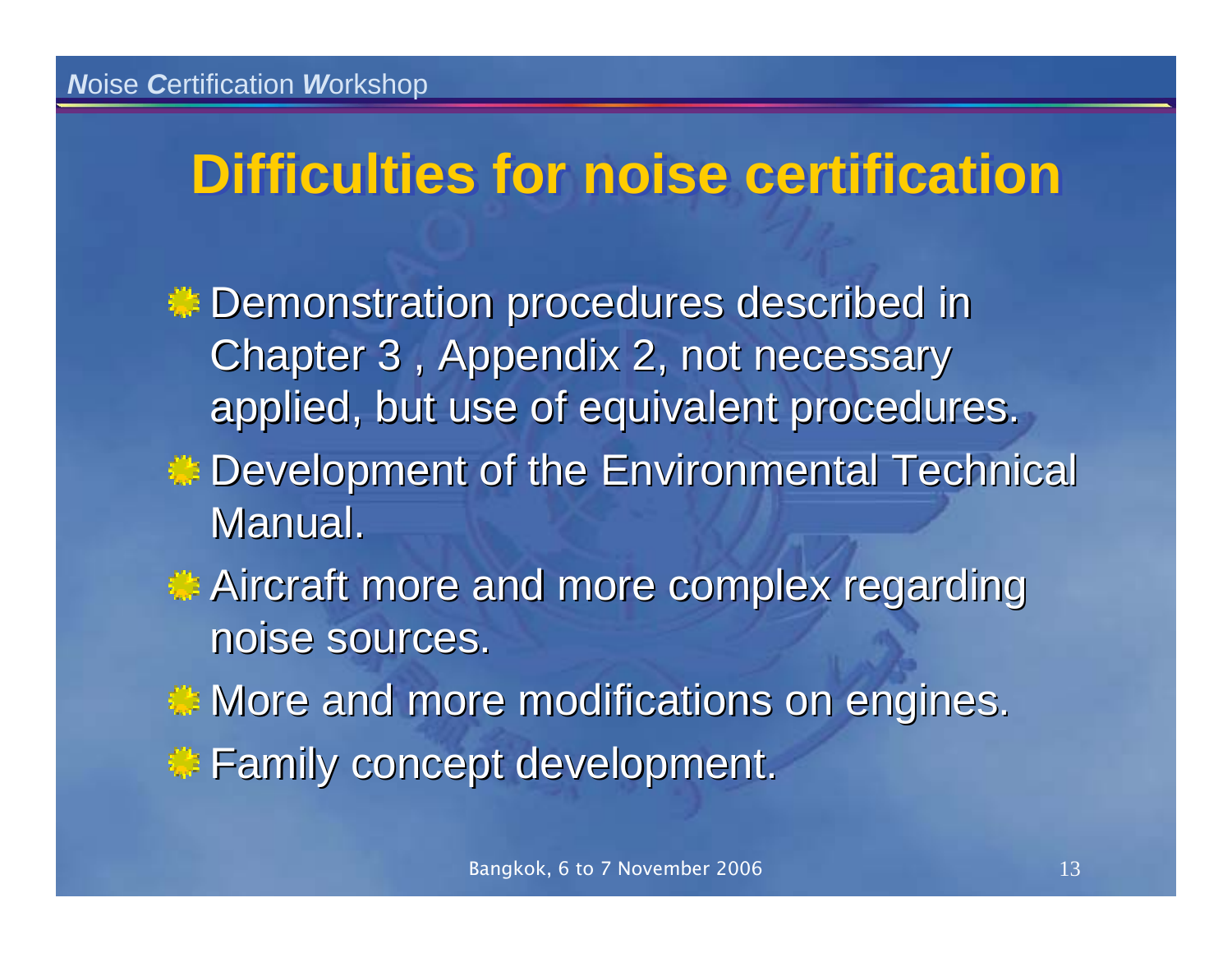### **Difficulties for noise certification Difficulties for noise certification**

- Family concept: original flight test and engine static tests of original engine type, then engine static test of modified engine. Differences applied to flight test results. Method very complicated.
- **Engine modifications evaluated by engine static** tests, but in case of small noise impact, use of techniques for noise impact evaluation not described in Annex 16 or Technical Manual (near field).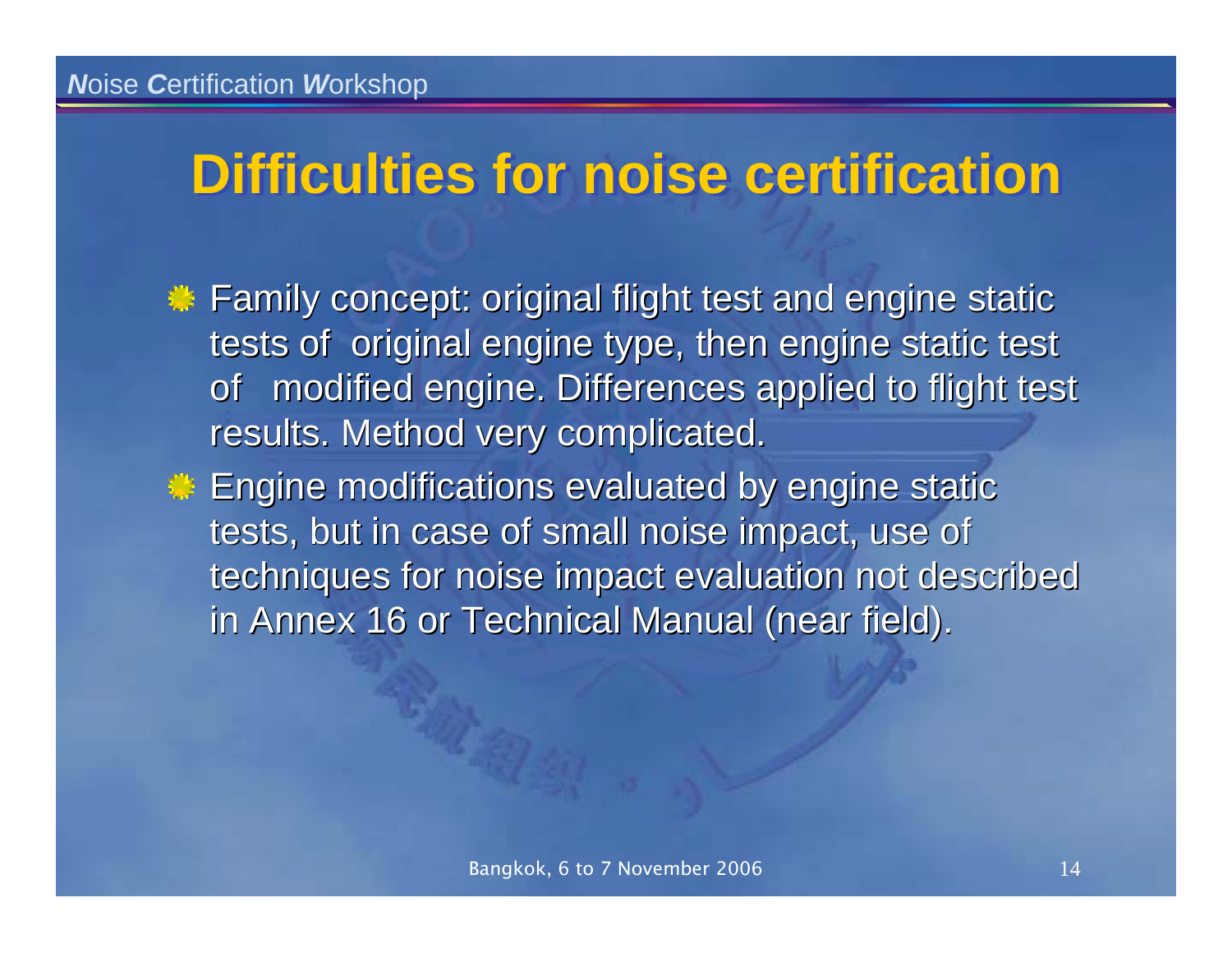## **Difficulties for noise certification Technical point of view Technical point of view**

 $\triangle$  Necessity for high level of technical expertise.

 $\ddot{\mathbb{R}}$  More and more noise certification presents two aspects:

> the To satisfy ICAO Annex 16 Chapter and obtain a Noise Certificate.

> To satisfy airport local rules by reference to certificated noise levels.( example: Chapter 3 limits minus 5 dB or minus 8 dB).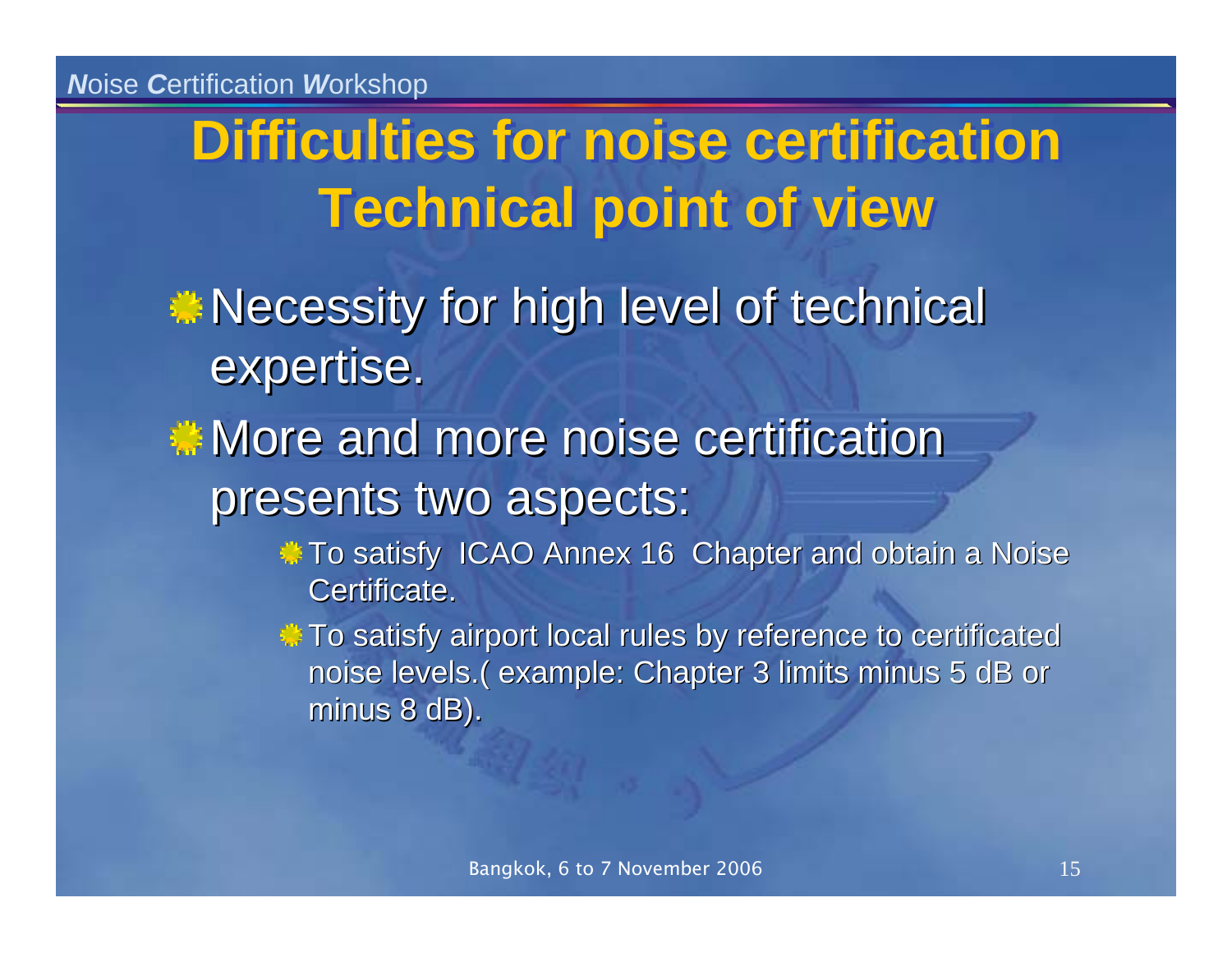## **Difficulties for noise certification Administrative point of view Administrative point of view**

- Annex 16, Chapter 1, « Administration » paragraph 1.2:
	- « Noise certification shall be granted or validated by the State of Registry of an aircraft on the basis of satisfactory evidence that the aircraft complies with requirements which are at least equal to the applicable Standards specified in this Annex. »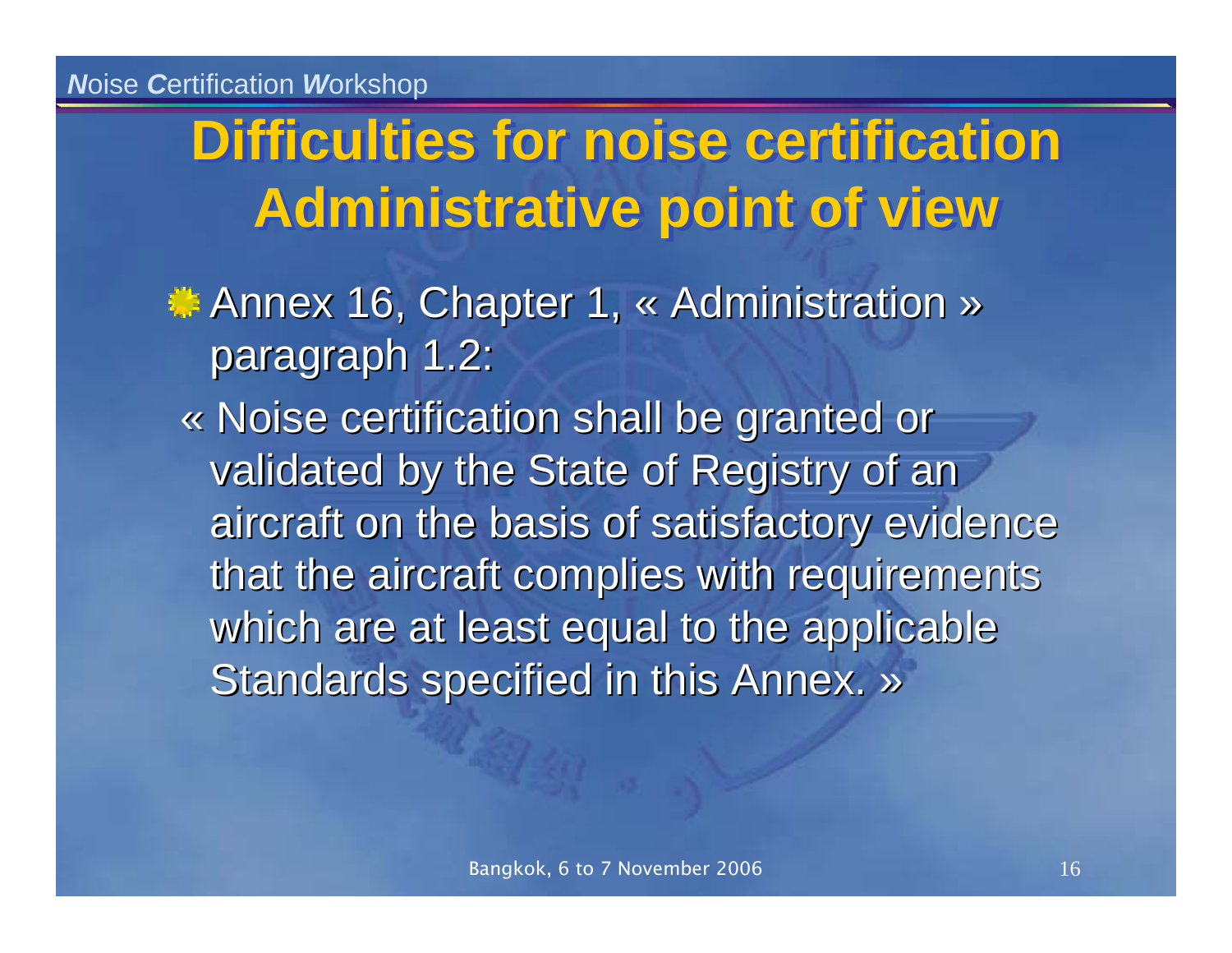# **Impact of a wrong expertise Impact of a wrong expertise**

**Create distortion of competition. Create problems with people living** around airports. **Decrease the confidence about** noise certification rigour.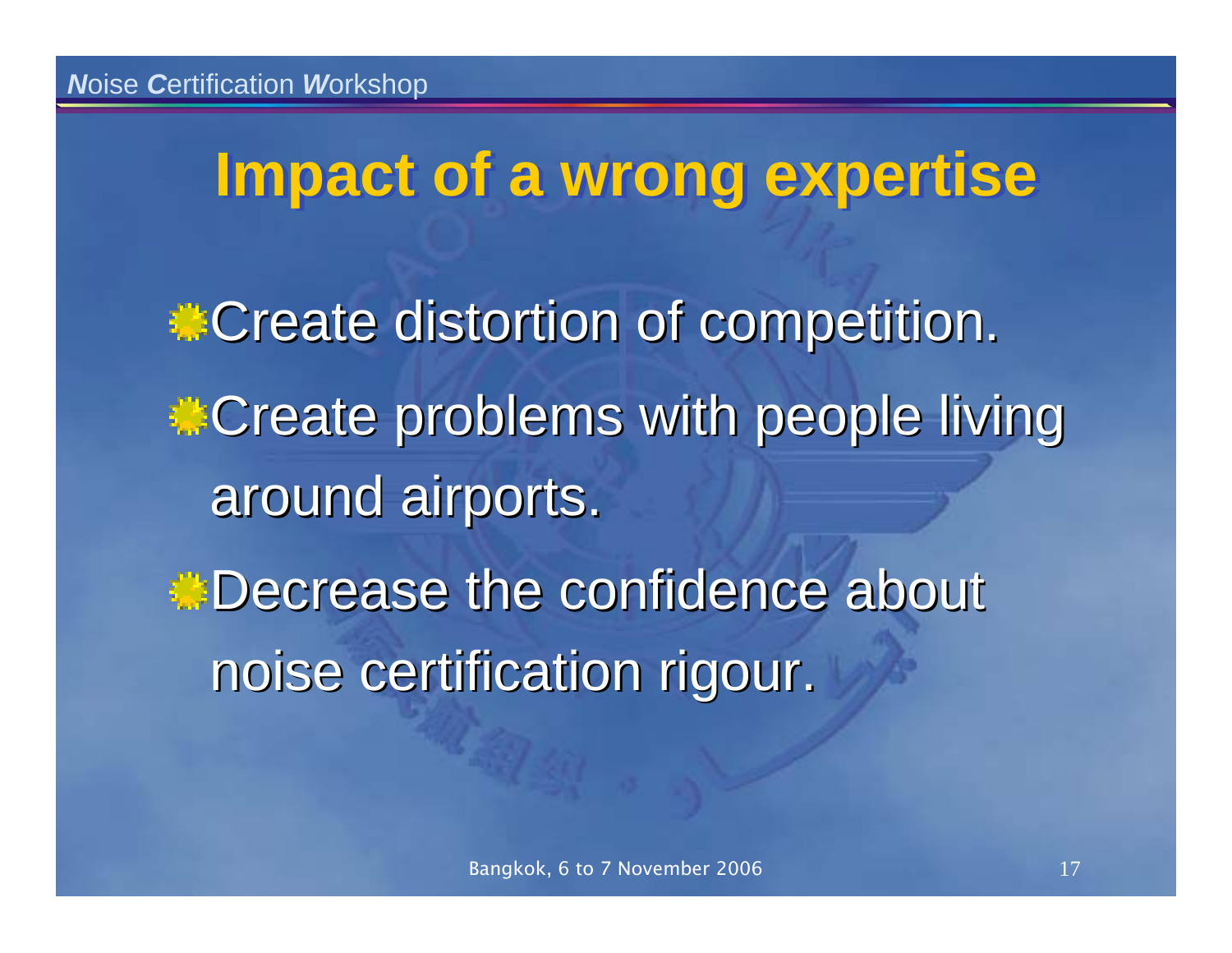## **Example of wrong expertise Example of wrong expertise**

**Deliver a noise certificate for other slap/slat** deflexion in approach than aircraft noisiest configuration for heavy aircraft. Noise levels are in this case complementary information, not certification.

© Other examples presented in Session 2 presentations.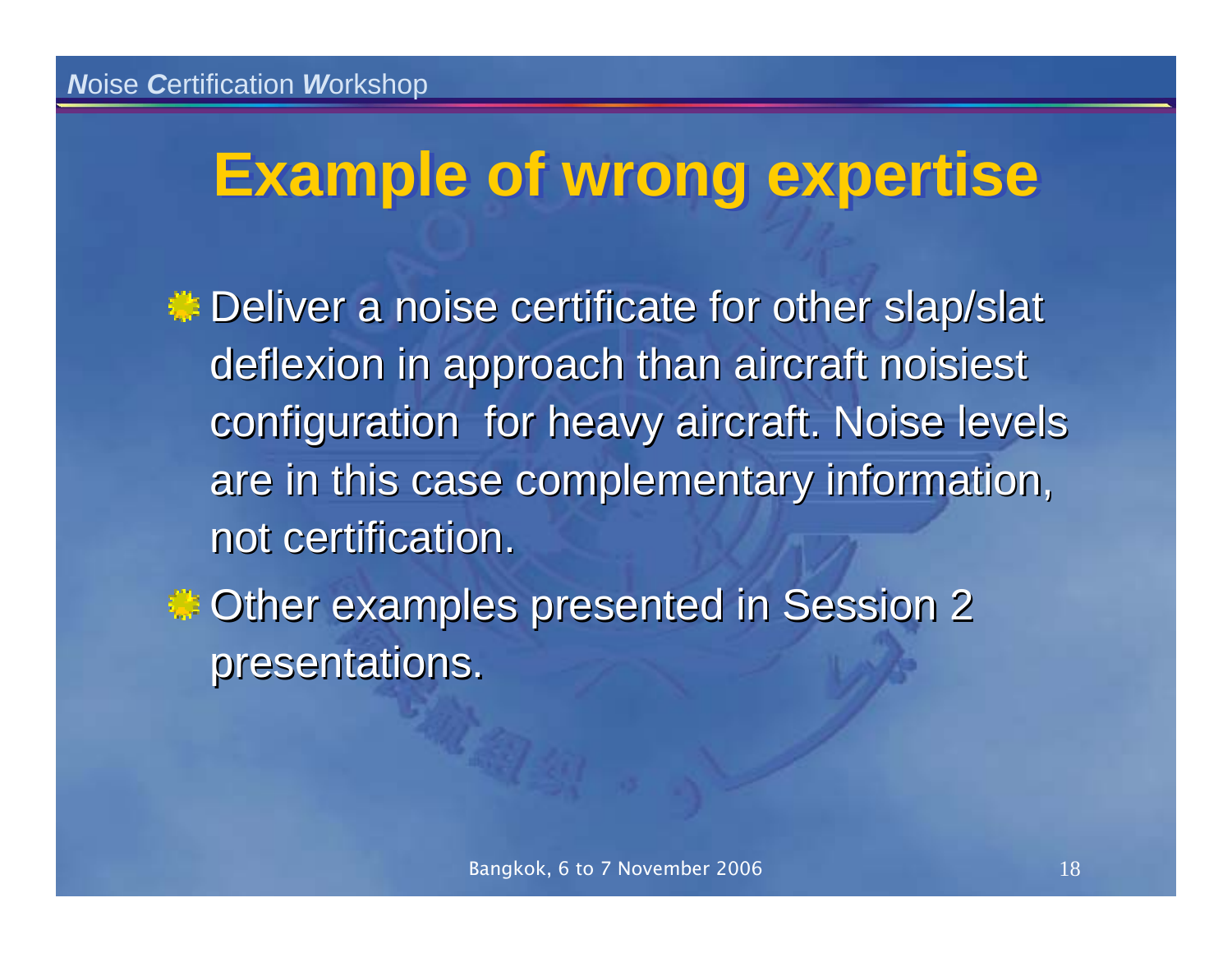#### **Improvement of current situation Improvement of current situation**

**This workshop is an element of** tools developed to progress in way of harmonisation between certificating authorities to arrive to a common noise certification expertise.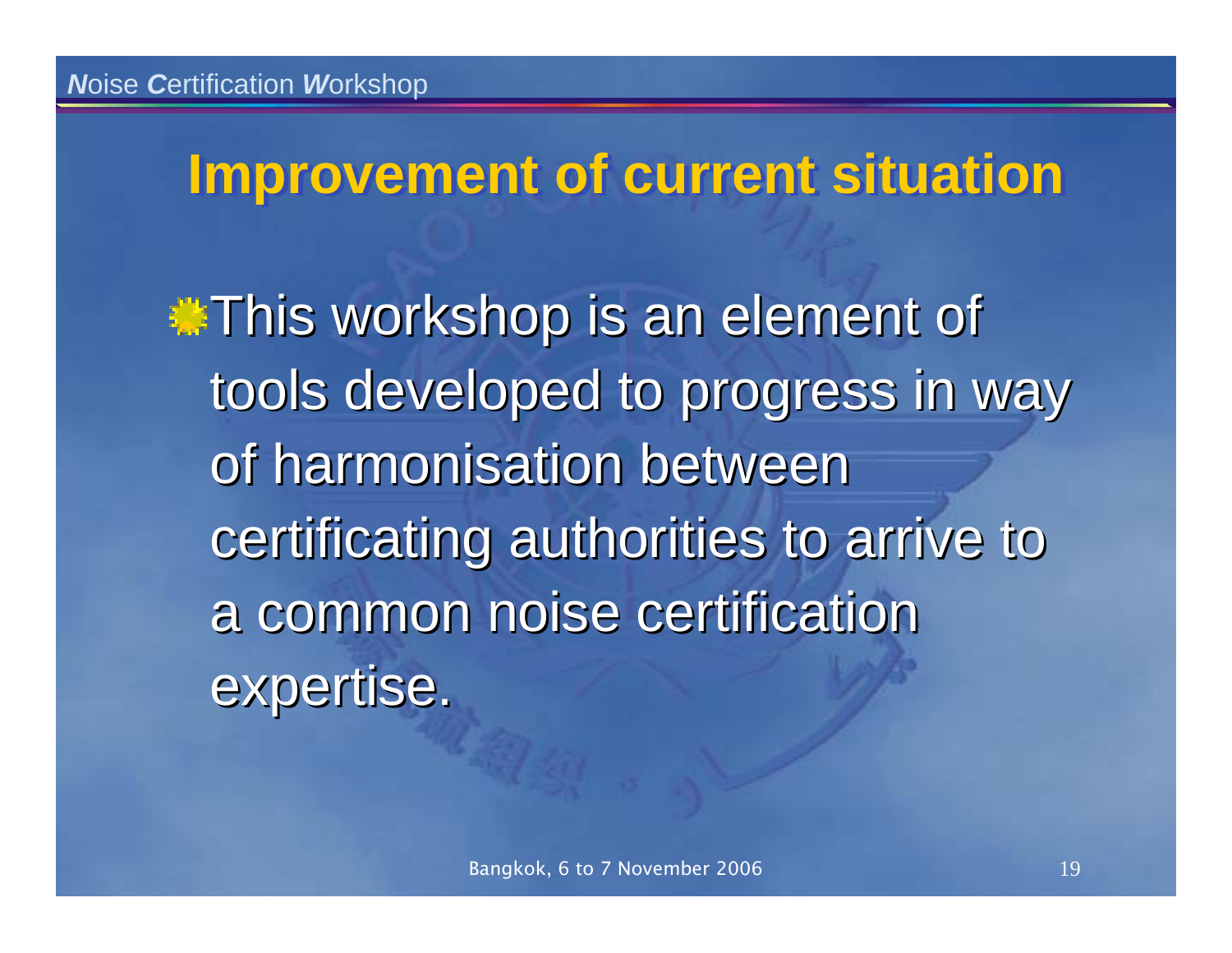#### **AGENDA FOR NOISE CERTIFICATION AGENDA FOR NOISE CERTIFICATION WORKSHOP PRESENTATIONSWORKSHOP PRESENTATIONS**

**Annex 16, Volume 1 and Equivalent** Procedures

**ICAO Environmental Technical Manual Roles & responsibilities** Harmonisation